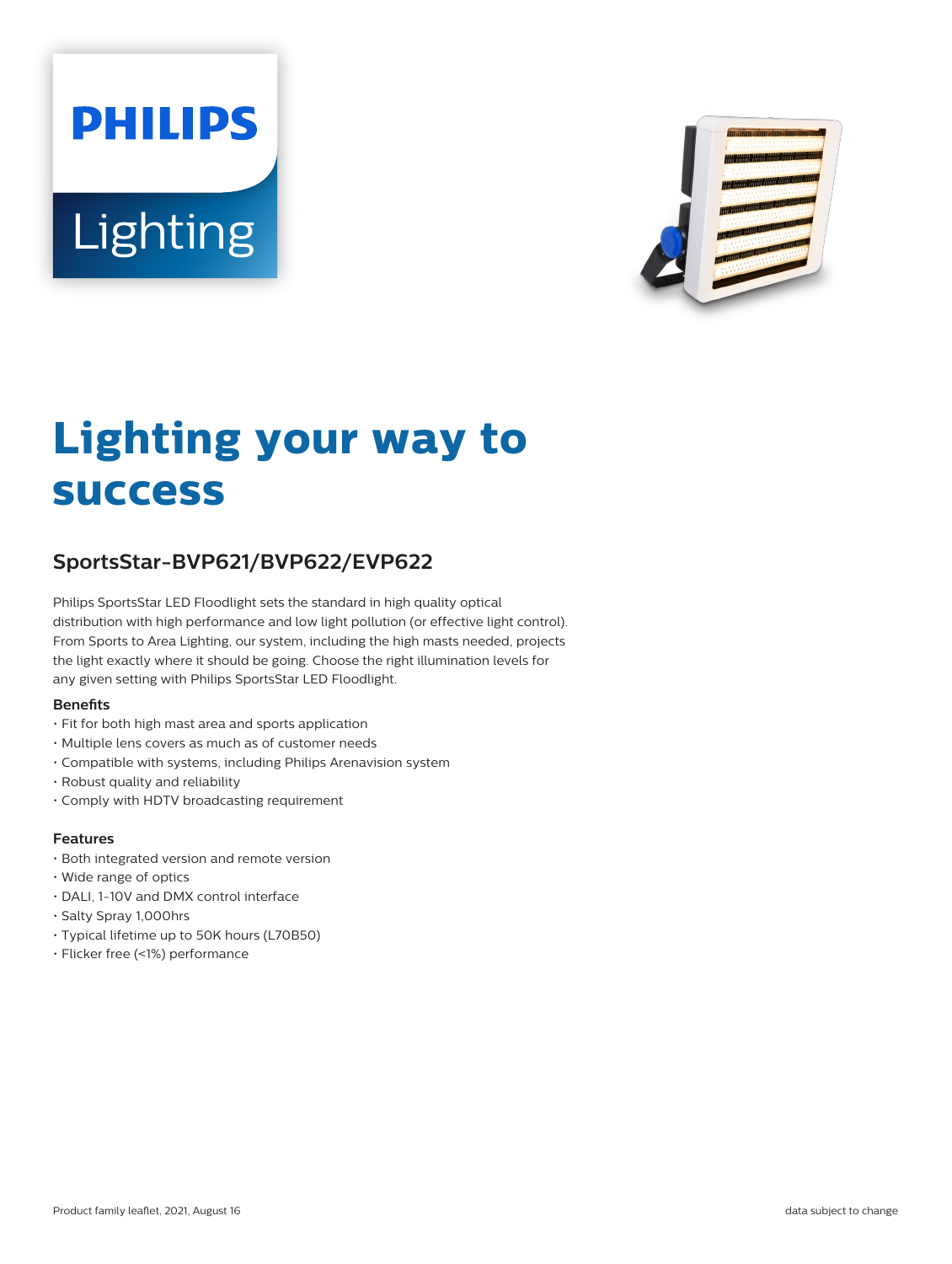#### **Application**

- Airport Apron
- Port & Container Yard
- Large industrial areas
- Large Car Park Areas
- Building facades
- Transportation Terminals & Tollways
- Golf Driving Range
- General flood lighting
- Professional Sports Stadium
- Recreational Sports Stadium

#### **Versions**



#### **Accessories**



Ordercode 911401597051, 911401597151, 911401597251

| <b>Approval and Application</b>                        |                  |  |  |  |
|--------------------------------------------------------|------------------|--|--|--|
| Mech. impact protection code<br><b>IKO<sub>8</sub></b> |                  |  |  |  |
|                                                        |                  |  |  |  |
| <b>General Information</b>                             |                  |  |  |  |
| CF mark                                                | CF mark          |  |  |  |
| Optical cover/lens type                                | $PC-MI$ $\Omega$ |  |  |  |
| <b>Flammability mark</b>                               | <b>NO</b>        |  |  |  |
| Light source replaceable                               | N <sub>0</sub>   |  |  |  |
|                                                        |                  |  |  |  |
| <b>Light Technical</b>                                 |                  |  |  |  |
| Standard tilt angle side entry                         |                  |  |  |  |
| Standard tilt angle post-top                           |                  |  |  |  |

#### **Application Conditions**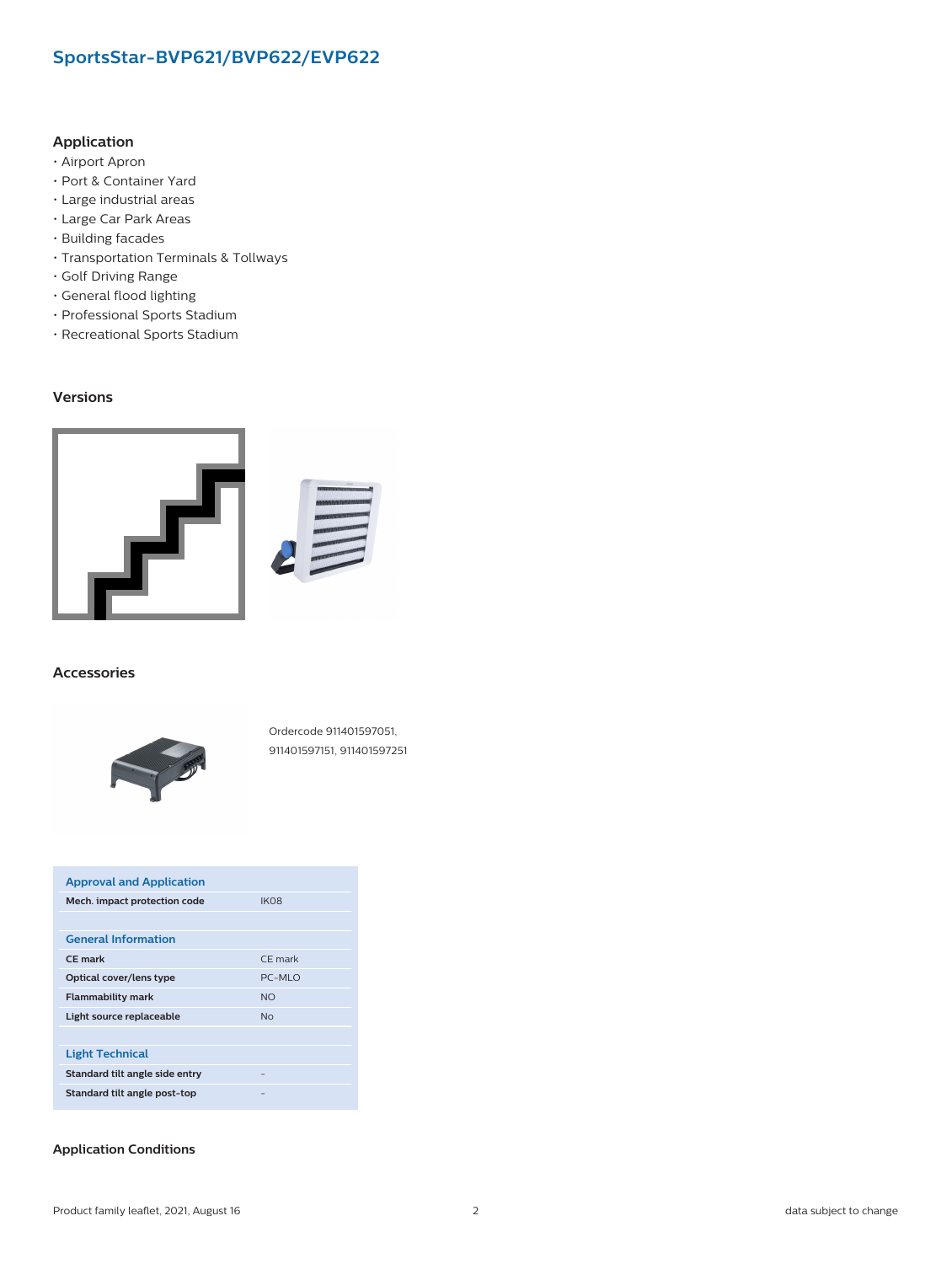|          | Order Code Full Product Name         | <b>Maximum dimming level</b> |
|----------|--------------------------------------|------------------------------|
| 01595051 | BVP621 LED1028/730 900W NB PSD GM O  | 10%                          |
| 01595151 | BVP621 LED1028/730 900W AWB PSD GM O | 10%                          |
| 01595251 | BVP621 LED1110/740 900W NB PSD GM O  | 10%                          |
| 01595351 | BVP621 LED1110/740 900W AWB PSD GM O | 10%                          |
| 01595451 | BVP621 LED1110/757 900W NB PSD GM O  | 10%                          |
| 01595551 | BVP621 LED1110/757 900W AWB PSD GM O | 10%                          |
| 01595651 | BVP621 LED1110/757 900W SWB PSC GM O | 10%                          |
| 01595751 | BVP621 LED1110/757 900W AWB PSC GM O | 10%                          |
| 01595851 | BVP621 LED922/857 900W SWB PSC GM O  | 10%                          |
| 01595951 | BVP621 LED922/857 900W AWB PSC GM O  | 10%                          |

|          | Order Code Full Product Name       | <b>Maximum dimming level</b> |
|----------|------------------------------------|------------------------------|
| 01596051 | BVP622 LED922/857 900W NB GM 5C O  |                              |
| 01596151 | BVP622 LED922/857 900W S3 GM 5C O  |                              |
| 01596251 | BVP622 LED922/857 900W S5 GM 5C O  |                              |
| 01596351 | BVP622 LED922/857 900W S6 GM 5C O  |                              |
| 01596451 | BVP622 LED922/857 900W S7 GM 5C O  |                              |
| 01596551 | BVP622 LED850/957 900W NB DMX GM O |                              |
| 01596651 | BVP622 LED850/957 900W S3 DMX GM O |                              |
| 01596751 | BVP622 LED850/957 900W S5 DMX GM O |                              |
| 01596851 | BVP622 LED850/957 900W S6 DMX GM O |                              |
| 01596951 | BVP622 LED850/957 900W S7 DMX GM O |                              |

#### **Approval and Application**

|          |                                        | Surge protection (common/ |
|----------|----------------------------------------|---------------------------|
|          | Order Code Full Product Name           | differential)             |
| 01595051 | BVP621 LED1028/730 900W NB PSD GM O    |                           |
| 01595151 | BVP621 LED1028/730 900W AWB PSD GM O - |                           |
| 01595251 | BVP621 LED1110/740 900W NB PSD GM O    |                           |
| 01595351 | BVP621 LED1110/740 900W AWB PSD GM O   |                           |
| 01595451 | BVP621 LED1110/757 900W NB PSD GM O    |                           |
| 01595551 | BVP621 LED1110/757 900W AWB PSD GM O   |                           |
| 01595651 | BVP621 LED1110/757 900W SWB PSC GM O   |                           |
| 01595751 | BVP621 LED1110/757 900W AWB PSC GM O   | $\overline{\phantom{a}}$  |
| 01595851 | BVP621 LED922/857 900W SWB PSC GM O    | ٠                         |
| 01595951 | BVP621 LED922/857 900W AWB PSC GM O    |                           |

|          |                                    | Surge protection (common/ |
|----------|------------------------------------|---------------------------|
|          | Order Code Full Product Name       | differential)             |
| 01596051 | BVP622 LED922/857 900W NB GM 5C O  |                           |
| 01596151 | BVP622 LED922/857 900W S3 GM 5C O  |                           |
| 01596251 | BVP622 LED922/857 900W S5 GM 5C O  |                           |
| 01596351 | BVP622 LED922/857 900W S6 GM 5C O  |                           |
| 01596451 | BVP622 LED922/857 900W S7 GM 5C O  |                           |
| 01596551 | BVP622 LED850/957 900W NB DMX GM O |                           |
| 01596651 | BVP622 LED850/957 900W S3 DMX GM O |                           |
| 01596751 | BVP622 LED850/957 900W S5 DMX GM O |                           |
| 01596851 | BVP622 LED850/957 900W S6 DMX GM O |                           |
| 01596951 | BVP622 LED850/957 900W S7 DMX GM O |                           |

#### **Controls and Dimming**

| Order Code | <b>Full Product Name</b>             | <b>Dimmable</b> |
|------------|--------------------------------------|-----------------|
| 01595051   | BVP621 LED1028/730 900W NB PSD GM O  | Yes             |
| 01595151   | BVP621 LED1028/730 900W AWB PSD GM O | Yes             |
| 01595251   | BVP621 LED1110/740 900W NB PSD GM O  | Yes             |
| 01595351   | BVP621 LED1110/740 900W AWB PSD GM O | Yes             |
| 01595451   | BVP621 LED1110/757 900W NB PSD GM O  | Yes             |
| 01595551   | BVP621 LED1110/757 900W AWB PSD GM O | Yes             |
| 01595651   | BVP621 LED1110/757 900W SWB PSC GM O | Yes             |
| 01595751   | BVP621 LED1110/757 900W AWB PSC GM O | Yes             |
| 01595851   | BVP621 LED922/857 900W SWB PSC GM O  | Yes             |
| 01595951   | BVP621 LED922/857 900W AWB PSC GM O  | Yes             |

| <b>Order Code</b> | <b>Full Product Name</b>           | <b>Dimmable</b> |
|-------------------|------------------------------------|-----------------|
| 01596051          | BVP622 LED922/857 900W NB GM 5C O  | N <sub>o</sub>  |
| 01596151          | BVP622 LED922/857 900W S3 GM 5C O  | N <sub>o</sub>  |
| 01596251          | BVP622 LED922/857 900W S5 GM 5C O  | N <sub>o</sub>  |
| 01596351          | BVP622 LED922/857 900W S6 GM 5C O  | N <sub>o</sub>  |
| 01596451          | BVP622 LED922/857 900W S7 GM 5C O  | N <sub>o</sub>  |
| 01596551          | BVP622 LED850/957 900W NB DMX GM O | N <sub>o</sub>  |
| 01596651          | BVP622 LED850/957 900W S3 DMX GM O | N <sub>o</sub>  |
| 01596751          | BVP622 LED850/957 900W S5 DMX GM O | N <sub>o</sub>  |
| 01596851          | BVP622 LED850/957 900W S6 DMX GM O | N <sub>o</sub>  |
| 01596951          | BVP622 LED850/957 900W S7 DMX GM O | N <sub>o</sub>  |

#### **General Information**

|          |                                                     | Light source   | Driver   |
|----------|-----------------------------------------------------|----------------|----------|
|          | Order Code Full Product Name                        | colour         | included |
| 01595051 | BVP621 LED1028/730 900W NB PSD                      | 730 warm white | Yes      |
|          | GM O                                                |                |          |
| 01595151 | BVP621 LED1028/730 900W AWB PSD                     | 730 warm white | Yes      |
|          | GM O                                                |                |          |
| 01595251 | BVP621 LED1110/740 900W NB PSD GM 740 neutral white |                | Yes      |
|          | Ω                                                   |                |          |

|          |                                                  | Light source      | <b>Driver</b> |
|----------|--------------------------------------------------|-------------------|---------------|
|          | Order Code Full Product Name                     | colour            | included      |
| 01595351 | BVP621 LED1110/740 900W AWB PSD                  | 740 neutral white | Yes           |
|          | GM O                                             |                   |               |
| 01595451 | BVP621 LED1110/757 900W NB PSD GM 757 cool white |                   | Yes           |
|          | $\Omega$                                         |                   |               |
| 01595551 | BVP621 LED1110/757 900W AWB PSD                  | 757 cool white    | Yes           |
|          | GM O                                             |                   |               |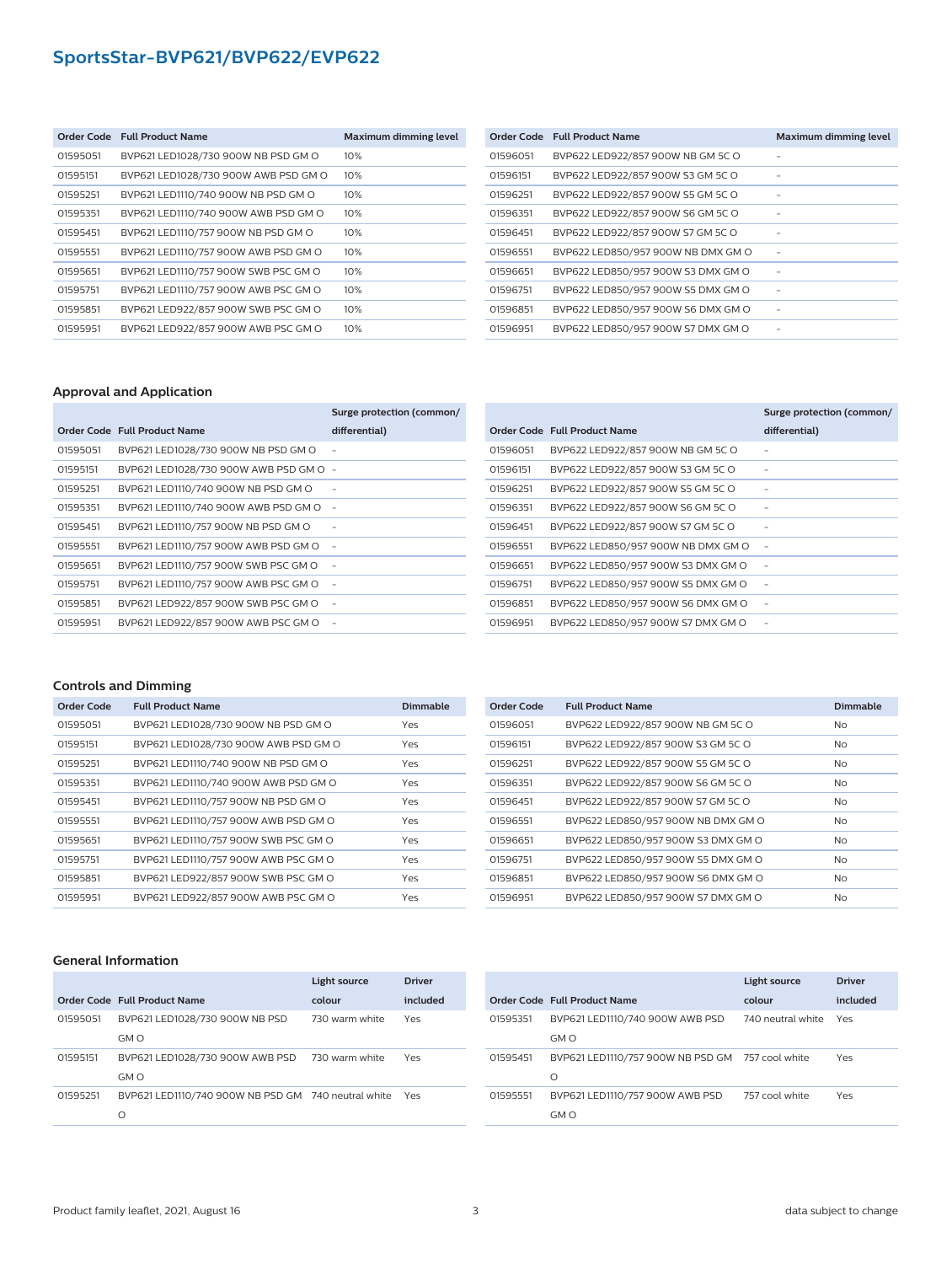|          |                                                | Light source   | <b>Driver</b> |
|----------|------------------------------------------------|----------------|---------------|
|          | Order Code Full Product Name                   | colour         | included      |
| 01595651 | BVP621 LED1110/757 900W SWB PSC                | 757 cool white | Yes           |
|          | GM O                                           |                |               |
| 01595751 | BVP621 LED1110/757 900W AWB PSC                | 757 cool white | Yes           |
|          | GM O                                           |                |               |
| 01595851 | BVP621 LED922/857 900W SWB PSC                 | 857 daylight   | Yes           |
|          | GM O                                           |                |               |
| 01595951 | BVP621 LED922/857 900W AWB PSC                 | 857 daylight   | Yes           |
|          | GM O                                           |                |               |
| 01596051 | BVP622 LED922/857 900W NB GM 5C                | 857 daylight   | No            |
|          | $\Omega$                                       |                |               |
| 01596151 | BVP622 LED922/857 900W S3 GM 5C O              | 857 daylight   | <b>No</b>     |
| 01596251 | BVP622 LED922/857 900W S5 GM 5C O 857 daylight |                | No            |

|          |                                                             | Light source   | <b>Driver</b>  |
|----------|-------------------------------------------------------------|----------------|----------------|
|          | Order Code Full Product Name                                | colour         | included       |
| 01596351 | BVP622 LED922/857 900W S6 GM 5C O                           | 857 daylight   | No             |
| 01596451 | BVP622 LED922/857 900W S7 GM 5C O                           | 857 daylight   | <b>No</b>      |
| 01596551 | BVP622 LED850/957 900W NB DMX<br>GM O                       | 957 cool white | N <sub>o</sub> |
| 01596651 | BVP622 LED850/957 900W S3 DMX GM 957 cool white<br>$\Omega$ |                | N <sub>o</sub> |
| 01596751 | BVP622 LED850/957 900W S5 DMX GM 957 cool white<br>$\Omega$ |                | N <sub>o</sub> |
| 01596851 | BVP622 LED850/957 900W S6 DMX<br>GM O                       | 957 cool white | <b>No</b>      |
| 01596951 | BVP622 LED850/957 900W S7 DMX GM 957 cool white<br>$\Omega$ |                | N <sub>o</sub> |

#### **Initial Performance (IEC Compliant)**

|          |                                |                    | Init. Colour | Initial   |
|----------|--------------------------------|--------------------|--------------|-----------|
|          |                                | Init. Corr. Colour | rendering    | luminous  |
|          | Order Code Full Product Name   | Temperature        | index        | flux      |
| 01595051 | BVP621 LED1028/730             | 3000 K             | >70          | 102800 lm |
|          | 900W NB PSD GM O               |                    |              |           |
| 01595151 | BVP621 LED1028/730             | 3000 K             | >70          | 102800 lm |
|          | 900W AWB PSD GM O              |                    |              |           |
| 01595251 | BVP621 LED1110/740 900W 4000 K |                    | >70          | 111000 lm |
|          | NB PSD GM O                    |                    |              |           |
| 01595351 | BVP621 LED1110/740 900W 4000 K |                    | >70          | 111000 lm |
|          | AWB PSD GM O                   |                    |              |           |
| 01595451 | BVP621 LED1110/757 900W 5700 K |                    | >70          | 111000 lm |
|          | NB PSD GM O                    |                    |              |           |
| 01595551 | BVP621 LED1110/757 900W 5700 K |                    | >70          | 111000 lm |
|          | AWB PSD GM O                   |                    |              |           |
| 01595651 | BVP621 LED1110/757 900W 5700 K |                    | >70          | 111000 lm |
|          | SWB PSC GM O                   |                    |              |           |
| 01595751 | BVP621 LED1110/757 900W 5700 K |                    | >70          | 111000 lm |
|          | AWB PSC GM O                   |                    |              |           |
| 01595851 | BVP621 LED922/857 900W 5700 K  |                    | >80          | 92200 lm  |
|          | SWB PSC GM O                   |                    |              |           |
| 01595951 | BVP621 LED922/857 900W 5700 K  |                    | >80          | 92200 lm  |
|          | AWB PSC GM O                   |                    |              |           |
|          |                                |                    |              |           |

|          |                                     |                    | <b>Init. Colour</b><br><b>Initial</b> |          |
|----------|-------------------------------------|--------------------|---------------------------------------|----------|
|          |                                     | Init. Corr. Colour | rendering                             | luminous |
|          | <b>Order Code Full Product Name</b> | Temperature        | index                                 | flux     |
| 01596051 | BVP622 LED922/857                   | 5700 K             | $-80$                                 | 92200 lm |
|          | 900W NB GM 5C O                     |                    |                                       |          |
| 01596151 | BVP622 LED922/857                   | 5700K              | $-80$                                 | 92200 lm |
|          | 900W S3 GM 5C O                     |                    |                                       |          |
| 01596251 | BVP622 LED922/857                   | 5700K              | $-80$                                 | 92200 lm |
|          | 900W S5 GM 5C O                     |                    |                                       |          |
| 01596351 | BVP622 LED922/857                   | 5700K              | $-80$                                 | 92200 lm |
|          | 900W S6 GM 5C O                     |                    |                                       |          |
| 01596451 | BVP622 LED922/857                   | 5700 K             | $-80$                                 | 92200 lm |
|          | 900W S7 GM 5C O                     |                    |                                       |          |
| 01596551 | BVP622 LED850/957                   | 5700K              | >90                                   | 85000 lm |
|          | 900W NB DMX GM O                    |                    |                                       |          |
| 01596651 | BVP622 LED850/957                   | 5700K              | >90                                   | 85000 lm |
|          | 900W S3 DMX GM O                    |                    |                                       |          |
| 01596751 | BVP622 LED850/957                   | 5700K              | >90                                   | 85000 lm |
|          | 900W S5 DMX GM O                    |                    |                                       |          |
| 01596851 | BVP622 LED850/957                   | 5700K              | >90                                   | 85000 lm |
|          | 900W S6 DMX GM O                    |                    |                                       |          |
| 01596951 | BVP622 LED850/957                   | 5700 K             | >90                                   | 85000 lm |
|          | 900W S7 DMX GM O                    |                    |                                       |          |
|          |                                     |                    |                                       |          |

#### **Mechanical and Housing**

| Order Code | <b>Full Product Name</b>             | Colour         |
|------------|--------------------------------------|----------------|
| 01595051   | BVP621 LED1028/730 900W NB PSD GM O  | White and grey |
| 01595151   | BVP621 LED1028/730 900W AWB PSD GM O | White and grey |
| 01595251   | BVP621 LED1110/740 900W NB PSD GM O  | White and grev |
| 01595351   | BVP621 LED1110/740 900W AWB PSD GM O | White and grey |
| 01595451   | BVP621 LED1110/757 900W NB PSD GM O  | White and grey |
| 01595551   | BVP621 LED1110/757 900W AWB PSD GM O | White and grey |
| 01595651   | BVP621 LED1110/757 900W SWB PSC GM O | White and grey |
| 01595751   | BVP621 LED1110/757 900W AWB PSC GM O | White and grev |

| <b>Order Code</b> | <b>Full Product Name</b>            | Colour         |
|-------------------|-------------------------------------|----------------|
| 01595851          | BVP621 LED922/857 900W SWB PSC GM O | White and grey |
| 01595951          | BVP621 LED922/857 900W AWB PSC GM O | White and grev |
| 01596051          | BVP622 LED922/857 900W NB GM 5C O   | White          |
| 01596151          | BVP622 LED922/857 900W S3 GM 5C O   | White          |
| 01596251          | BVP622 LED922/857 900W S5 GM 5C O   | White          |
| 01596351          | BVP622 LED922/857 900W S6 GM 5C O   | White          |
| 01596451          | BVP622 LED922/857 900W S7 GM 5C O   | White          |
| 01596551          | BVP622 LED850/957 900W NB DMX GM O  | White          |